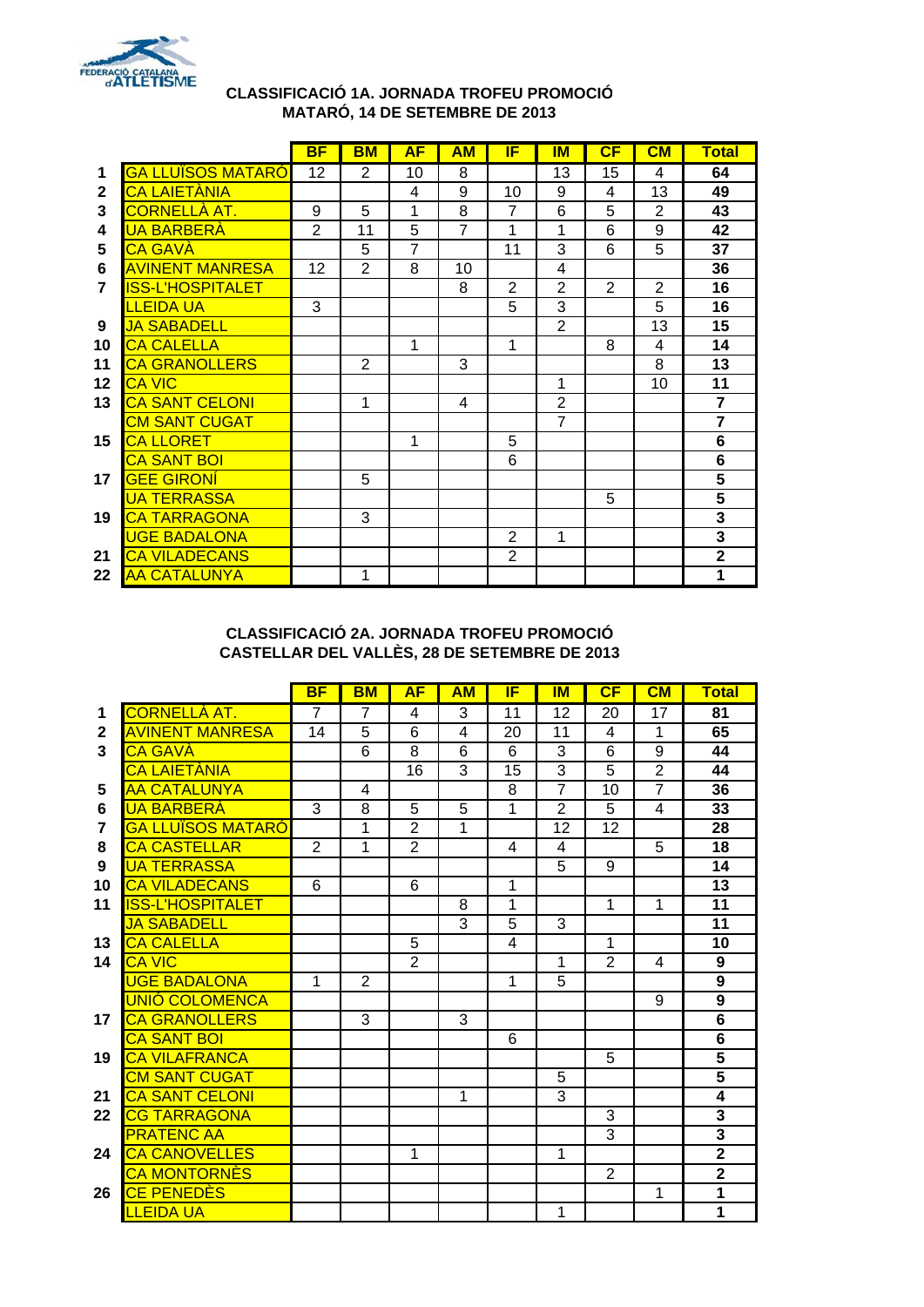

## **CLASSIFICACIÓ 3A. JORNADA TROFEU PROMOCIÓ GAVÀ 12 D'OCTUBRE DE 2013**

| 1              | <u>CORNELLA AT.</u>      |
|----------------|--------------------------|
| $\overline{2}$ | <u>AVINENT MANRESA</u>   |
| 3              | <b>CA GAVÀ</b>           |
| 4              | <b>CA LAIETÀNIA</b>      |
| 5              | <b>ISS-L'HOSPITALET</b>  |
| 6              | <u>GA LLUÏSOS MATARÓ</u> |
| 7              | <u>UA BARBERA</u>        |
| 8              | <u>CA SANT JUST</u>      |
| 9              | <b>AA CATALUNYA</b>      |
|                | <b>CA CALELLA</b>        |
| 11             | CA VIC                   |
| 12             | <b>JA SABADELL</b>       |
| 13             | <b>AE MOLINS</b>         |
|                | <b>CA SANT CELONI</b>    |
|                | LLEIDA UA                |
| 16             | <b>CA SANT BOI</b>       |
| 17             | <b>CG TARRAGONA</b>      |
|                | <u>UA TERRASSA</u>       |
| 19             | CA VILADECANS            |
|                | <b>CM SANT CUGAT</b>     |
|                | <b>GEE GIRONI</b>        |
| 22             | <b>CA CASTELLAR</b>      |
|                | <b>CA PARETS</b>         |
|                | <b>CE PENEDES</b>        |

|                |                           | <b>AF</b>      | <b>AM</b>      | IF             | IМ             | CF | CM             | <b>Total</b>   |
|----------------|---------------------------|----------------|----------------|----------------|----------------|----|----------------|----------------|
| 1              | <u>CORNELLÀ AT.</u>       | 2              | 10             | 9              | 19             | 21 | 20             | 81             |
| $\mathbf{2}$   | <b>AVINENT MANRESA</b>    | 13,5           | 16,5           | 10             | 5              | 7  | 4              | 56             |
| 3              | CA GAVÀ                   | 7,5            | 4              | 11             | 6              | 11 | 14             | 53,5           |
| 4              | <mark>CA LAIETÀNIA</mark> | 7,5            | 12,5           | 11             |                | 3  | $\overline{4}$ | 38             |
| 5              | ISS-L'HOSPITALET          | $\overline{5}$ | 11             | 9              | $\overline{2}$ | 1  |                | 28             |
| 6              | <u>GA LLUÏSOS MATARÓ</u>  | 3              | $\overline{2}$ |                | 12             |    | $\overline{2}$ | 19             |
| $\overline{7}$ | <u>UA BARBERÀ</u>         | 4,5            | 6              | 1              | 2              | 4  | 1              | 18,5           |
| 8              | <b>CA SANT JUST</b>       | 10             |                | $\overline{4}$ | 3              |    |                | 17             |
| 9              | <b>AA CATALUNYA</b>       |                |                | $\overline{7}$ |                | 1  |                | 8              |
|                | <b>CA CALELLA</b>         |                |                |                |                | 5  | 3              | 8              |
| 11             | <b>CA VIC</b>             |                |                | 3              |                |    | 4              | $\overline{7}$ |
| 12             | <b>JA SABADELL</b>        |                | 3              |                | 1              |    | $\overline{2}$ | $\overline{6}$ |
| 13             | <b>AE MOLINS</b>          |                |                |                | 2              | 1  | $\overline{2}$ | $\overline{5}$ |
|                | <b>CA SANT CELONI</b>     |                | 4              |                | 1              |    |                | $\overline{5}$ |
|                | LLEIDA UA                 |                |                |                |                |    | 5              | $\overline{5}$ |
| 16             | <b>CA SANT BOI</b>        |                |                | 4              |                |    |                | $\overline{4}$ |
| 17             | <b>CG TARRAGONA</b>       |                |                |                |                |    | 3              | $\overline{3}$ |
|                | <b>UA TERRASSA</b>        |                |                | $\overline{2}$ |                |    | 1              | $\overline{3}$ |
| 19             | <b>CA VILADECANS</b>      | 2              |                |                |                |    |                | $\overline{2}$ |
|                | <b>CM SANT CUGAT</b>      |                |                |                | 2              |    |                | $\overline{2}$ |
|                | <u>GEE GIRONÍ</u>         |                |                | 2              |                |    |                | $\overline{2}$ |
| 22             | <b>CA CASTELLAR</b>       |                |                |                |                |    | 1              | 1              |
|                | <b>CA PARETS</b>          |                |                | 1              |                |    |                | 1              |
|                | <b>CE PENEDÈS</b>         |                |                | 1              |                |    |                | 1              |

### **CLASSIFICACIÓ 4A. JORNADA TROFEU PROMOCIÓ MANRESA, 19 D'OCTUBRE DE 2013**

|              |                          | <b>BF</b>      | <b>BM</b> | <b>AF</b> | AM | IF   | IM | CF             | CM                      | <b>Total</b>            |
|--------------|--------------------------|----------------|-----------|-----------|----|------|----|----------------|-------------------------|-------------------------|
| 1            | <b>AVINENT MANRESA</b>   | 19             | 9         | 22        | 14 | 21   | 19 | 5              | 8,3                     | 117,3                   |
| $\mathbf{2}$ | <u>CORNELLÀ AT.</u>      | 3,5            | 4,5       | 3         | 3  | 16,3 | 10 | 15             | 17,8                    | 73,1                    |
| 3            | <b>CA GAVÀ</b>           |                | 8         | 8         | 3  | 6,3  | 18 | 9              |                         | 52,3                    |
| 4            | CA LAIETÀNIA             | 1              |           | 10        | 5  | 10   | 9  | 4              | 6,5                     | 45,5                    |
| 5            | <b>UA BARBERÀ</b>        | 1              | 8,5       | 1         | 3  | 1    | 6  | $\overline{2}$ | $\overline{\mathbf{4}}$ | 26,5                    |
| 6            | <b>CA VIC</b>            |                |           |           |    | 11,3 | 9  | $\overline{2}$ | 3                       | 25,3                    |
| 7            | <b>GA LLUÏSOS MATARO</b> | 2,5            | 1         |           |    |      | 13 | 3,6            | 1                       | 21,1                    |
| 8            | <b>UA TERRASSA</b>       |                |           | 1         |    | 6    | 1  | 9              | 1                       | 18                      |
| 9            | <b>LLEIDA UA</b>         | $\overline{2}$ |           |           |    | 3    | 5  |                | 6,3                     | 16,3                    |
| 10           | <b>CA CASTELLAR</b>      | 1              | 4         | 1         | 1  |      |    | 3              | 1                       | 11                      |
| 11           | ISS-L'HOSPITALET         |                |           | 1         | 3  | 1    | 2  | 1              | $\overline{2}$          | 10                      |
| $12 \,$      | <b>JA SABADELL</b>       |                |           |           |    | 4    | 1  |                | 3                       | 8                       |
| 13           | <b>CA SANT BOI</b>       |                |           |           |    | 7    |    |                |                         | $\overline{\mathbf{7}}$ |
| 14           | <b>CA CALELLA</b>        |                |           |           |    |      | 5  |                |                         | 5                       |
|              | <b>CA NOU BARRIS</b>     | 1              |           |           |    |      | 4  |                |                         | 5                       |
| 16           | <u>CM SANT CUGAT</u>     |                |           |           |    |      | 4  |                |                         | 4                       |
| 17           | <b>CA SANT CELONI</b>    |                |           |           |    |      | 3  |                |                         | 3                       |
|              | <b>CA VILADECANS</b>     | $\overline{2}$ |           |           |    | 1    |    |                |                         | 3                       |
| 19           | <b>CA CANALETES</b>      |                |           |           |    |      | 1  |                |                         | 1                       |
|              | <b>CA GRANOLLERS</b>     |                | 1         |           |    |      |    |                |                         | 1                       |